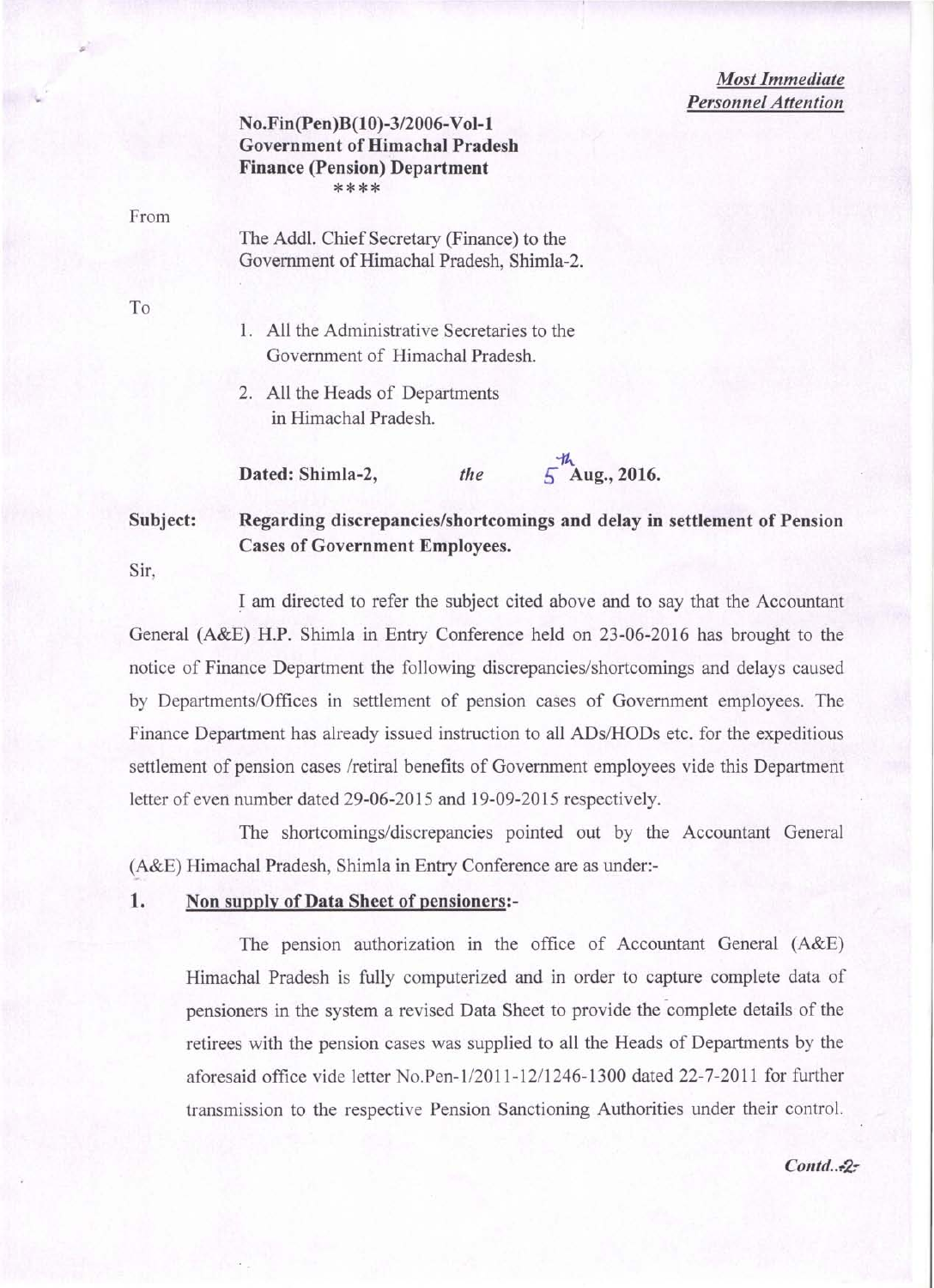The Accountant General (A&E) Himachal Pradesh has informed that pension Data Sheet is either not sent with the pension cases or is sent incomplete, which results in delay in processing the cases.

#### 2. Non supply of lists of Pensioners in advance:-

In terms of Rule 56 of CCS (Pension) Rules, 1972, every Head of Department is required to get a list prepared from the Head of Offices in every six months i.e.  $1<sup>st</sup>$ of January and 1<sup>st</sup> of July each year in respect of Government servants who are due to retire in the next 24 to 30, months and send the consolidated lists to the Accountant General (A&E), Himachal Pradesh not later than  $31<sup>st</sup>$  January and  $31<sup>st</sup>$  July.

All the Heads of Departments may comply with the provision of Rule 56 of CCS (Pension) Rules, 1972 and to send the consolidated list of the employees retiring within next 24 to 30 months to the Accountant General (A&E) Himachal Pradesh.

## 3. Late submission of Pension cases:-

Pension cases of the Government employees are required to be sent to the Accountant General (A&E) Himachal Pradesh within prescribed time schedule in terms of Rule  $61$  (4) of CCS (Pension) Rules, 1972. But, it has been pointed out by the Accountant General (A&E) Himachal Pradesh that many times pension cases are sent in the Office of Accountant General (A&E), after the retirement of the employees resulting in delay in the finalization of pension cases. Besides, pension cases returned by the Accountant General (A&E) Himachal Pradesh with certain observations are not re-submitted quickly by the Departments resulting in delay in authorizing pensionary benefits to the retirees.

All Heads of Departments/Heads of Offices and Pension Sanctioning Authorities may comply with the provisions of Rule 59 to Rule 61 of the CCS (Pension) Rules, 1972.

#### 4. Non removal of deficiencies in Service Books:-

It has been observed that while sending the pension cases to Accountant General (A&E) Himachal Pradesh the entries of service verification, pay fixation and the entries regarding non-qualifying period of service are not recorded in the Service Book(s) under proper attestation by the competent authority. This information is also not mentioned in the Form/Data Sheets enclosed with the pension cases, which

#### -2-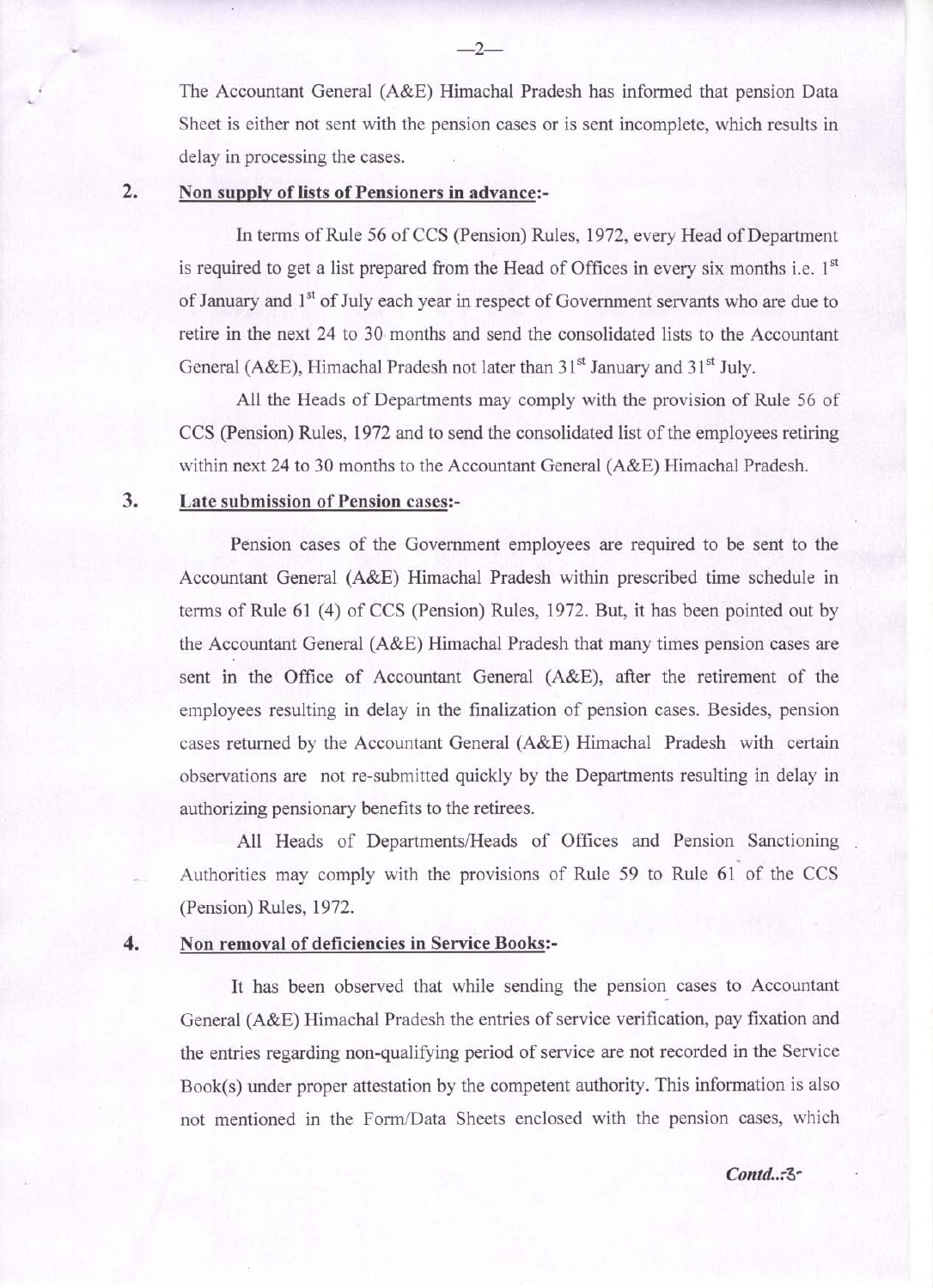results in unnecessary correspondence with the concerned department and ultimately delay the authorization of pension.

All the Departments/ Heads of Departments/ Heads of Offices are requested to send the pension cases complete in all respect duly attested by the Competent Authority.

## 5. Submission of incomplete Pension Papers:-

The Accountant General (A&E) Himachal Pradesh has pointed out that in many cases **Form-7** are not signed by the Departments, non-qualifying period is also not shown in the relevant columns and many times Departmental or judicial proceedings, if any, constituted against the retiree are also not mentioned in the relevant columns.

In most of the cases the orders of retirement are not enclosed with the pension cases resulting in un-necessary correspondence and delay in authorizing pensionary benefits.

All the Heads of Departments/Heads of Offices are requested to undertake the work of preparation of pension papers in accordance with Rule 58 to 60 of the CCS (Pension) Rules, 1972 and send the pension cases to the Accountant General (A&E) Himachal Pradesh at list Six months before the date of retirement of Government employees as per Rules 61 of the Rules, *ibid.* 

# 6. Verification of qualifying services after 25 years services or 5 years before retirement:-

The Government of India's decision No.(1) below Rule 32 of CCS (Pension) Rules, 1972 makes it obligatory that whenever a government servant is completing 25 years of service or on his being left 5 years service, before the date of retirement whichever is earlier, the Head of Office in consultation with the Accounts Officer/ Accountant General Office shall, in accordance with the Rules in force, verify the service rendered by such Government servants determine the qualifying service and communicate to him in Form-24 .

. All the Heads of Departments/ Heads of Offices may comply with the provision of Rule 32 of the CCS (Pension) Rules, 1972 and service record of the Government servant may be updated accordingly.

Contd...-4-